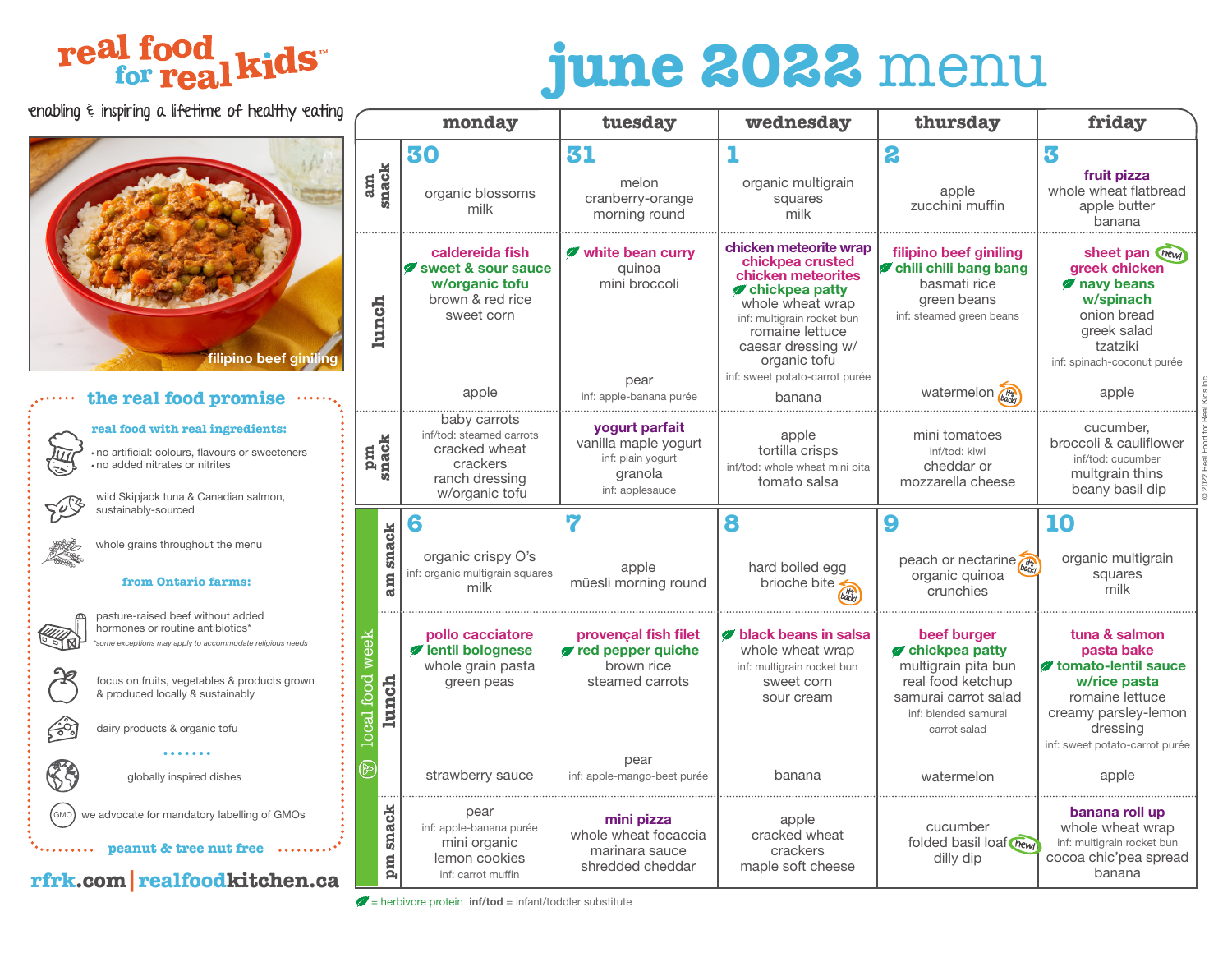## real food<br>for real kids

# **june 2022** menu

© 2022 Real Food for Real Kids Inc.

@ 2022 Real Food for Real Kids Inc

| enabling $\epsilon$ inspiring a lifetime of healthy eating                                                                                                                                                                                                                    |             | monday                                                                                          | tuesday                                                                                     | wednesday                                                                                                                          | thursday                                                                                                           | friday                                                                                                                                                   |
|-------------------------------------------------------------------------------------------------------------------------------------------------------------------------------------------------------------------------------------------------------------------------------|-------------|-------------------------------------------------------------------------------------------------|---------------------------------------------------------------------------------------------|------------------------------------------------------------------------------------------------------------------------------------|--------------------------------------------------------------------------------------------------------------------|----------------------------------------------------------------------------------------------------------------------------------------------------------|
|                                                                                                                                                                                                                                                                               | am<br>snack | 13<br>orange<br>apple-cinnamon<br>morning round                                                 | 14<br>granola<br>inf: organic multigrain squares<br>milk                                    | 15<br>apple<br>whole wheat<br>raisin bread<br>organic raspberry<br>fruit spread                                                    | 16<br>organic whole<br>wheat flakes<br>milk                                                                        | 17<br>super smoothie<br>vanilla maple yogurt<br>inf: plain yogurt<br>blueberry sauce<br>banana                                                           |
| filipino beef giniling                                                                                                                                                                                                                                                        | lunch       | chick-a-noodle soup<br>beany noodle soup<br>whole wheat roll<br>green peas                      | beef bolognese<br>lentil bolognese<br>whole grain pasta<br>steamed carrots                  | fish taco<br>masala fish<br>mushroom quiche<br>whole wheat wrap<br>inf: multigrain rocket bun<br>coleslaw<br>inf: blended coleslaw | chicken fricassée<br>texan kidney beans<br>quinoa<br>mini broccoli                                                 | <b><i>Ø</i></b> ratatouille<br>w/organic tofu<br>brown rice<br>brocco-kale salad<br>apple cider vinaigrette<br>inf: cauliflower-carrot-<br>coconut purée |
| the real food promise                                                                                                                                                                                                                                                         |             | apple                                                                                           | peach or nectarine                                                                          | banana                                                                                                                             | plum back                                                                                                          | apple                                                                                                                                                    |
| real food with real ingredients:<br>no artificial: colours, flavours or sweeteners<br>no added nitrates or nitrites<br>wild Skipjack tuna & Canadian salmon,                                                                                                                  | pm<br>snack | baby carrots<br>inf/tod: steamed carrots<br>organic crispbread<br>crackers<br>red pepper hummus | watermelon<br>crunchy trail mix<br>inf: organic quinoa crunchies                            | mini tomatoes<br>inf/tod: orange<br>multigrain & chia crisps<br>inf: puffed rice square<br>avocado bean<br>guacamole               | apple<br>cocoa-beet loaf<br>milk                                                                                   | cucumber<br>cheddar or<br>mozzarella cheese                                                                                                              |
| sustainably-sourced                                                                                                                                                                                                                                                           | am<br>snack | 20                                                                                              | 21                                                                                          | 22                                                                                                                                 | 23                                                                                                                 | 24                                                                                                                                                       |
| whole grains throughout the menu<br>from Ontario farms:                                                                                                                                                                                                                       |             | organic multigrain<br>squares<br>milk                                                           | watermelon<br>whole wheat pita<br>maple soft cheese                                         | apple<br>granola pucks                                                                                                             | peach or nectarine<br>organic quinoa<br>crunchies                                                                  | organic whole<br>wheat flakes<br>milk                                                                                                                    |
| pasture-raised beef without added<br>hormones or routine antibiotics*<br>some exceptions may apply to accommodate religious needs<br>focus on fruits, vegetables & products grown<br>& produced locally & sustainably<br>$\cancel{\epsilon}$<br>dairy products & organic tofu | lunch       | Sunshine dahl<br>red & white quinoa<br>green peas<br>cucumber raita                             | carrot & flax fish<br>Spinach quiche<br>yellow rice<br>veggie rainbow<br>inf: mini broccoli | marinara<br>beef meatballs<br>$\blacktriangledown$ marinara<br>falafel bites<br>whole grain pasta<br>steamed carrots               | chicken sandwich<br>jerk chicken<br>texan kidney beans<br>multigrain pita bun<br>coleslaw<br>inf: blended coleslaw | mac'n cheese<br>red cabbage &<br>spinach salad<br>maple samurai<br>vinaigrette<br>inf: spinach-coconut purée                                             |
| globally inspired dishes                                                                                                                                                                                                                                                      |             | pineapple                                                                                       | orange                                                                                      | banana                                                                                                                             | apple                                                                                                              | peach or nectarine                                                                                                                                       |
| (GMO<br>we advocate for mandatory labelling of GMOs<br>peanut & tree nut free<br>rfrk.com realfoodkitchen.ca                                                                                                                                                                  | pm<br>snack | egg cracker stacker<br>hard boiled egg<br>cracked wheat<br>crackers<br>mayo w/organic tofu      | apple<br>whole wheat wrap<br>inf: multigrain rocket bun<br>cocoa chic'pea spread            | mini tomatoes<br>inf/tod: cucumber<br>whole wheat mini bagel<br>hummus                                                             | tomato bruschetta<br>whole wheat<br>garlic baguette                                                                | banana<br>whole wheat<br>blueberry scone                                                                                                                 |

 $\mathcal{L}$  = herbivore protein **inf/tod** = infant/toddler substitute